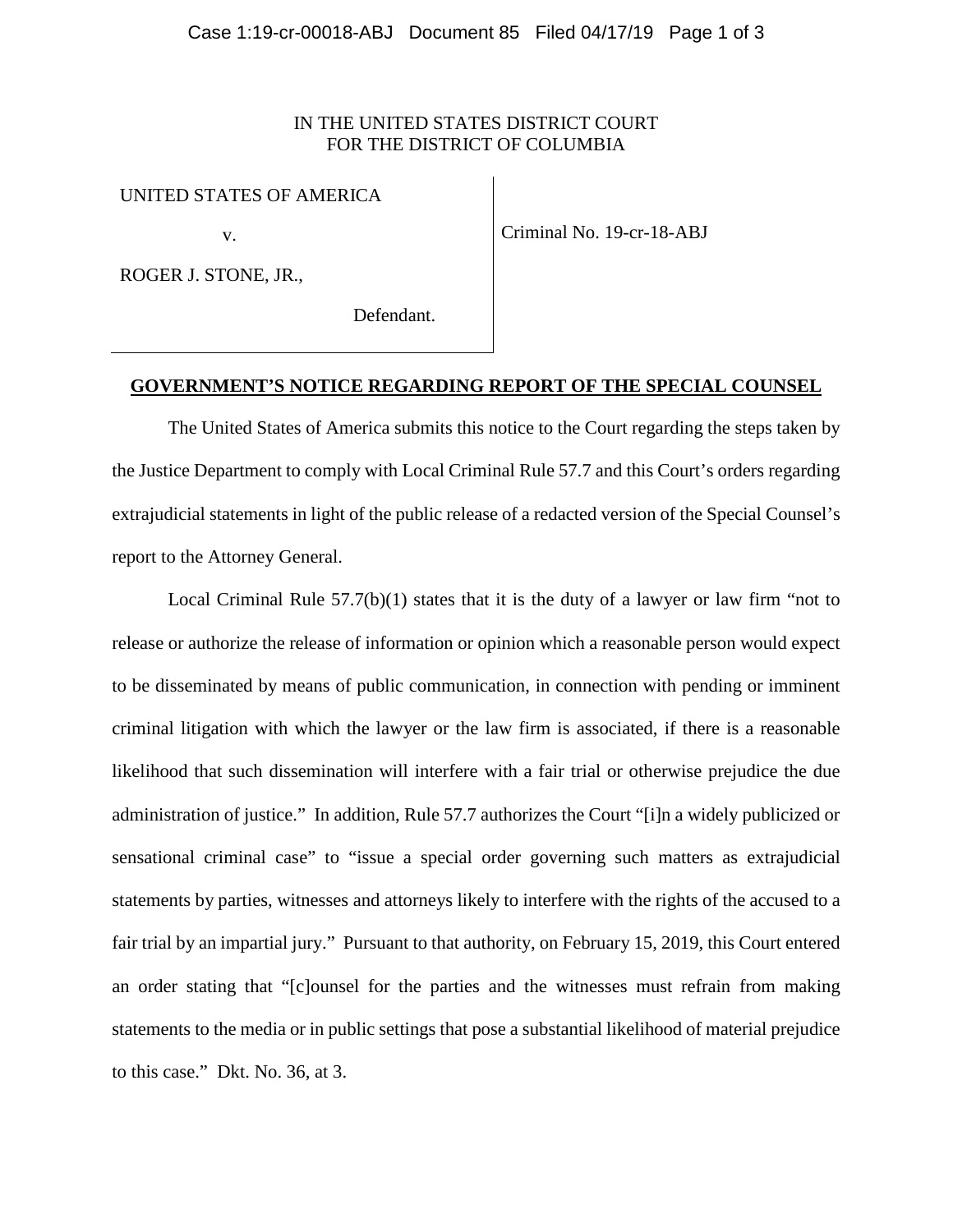## Case 1:19-cr-00018-ABJ Document 85 Filed 04/17/19 Page 2 of 3

On March 22, 2019, the Special Counsel delivered his confidential report to the Attorney General pursuant to 28 C.F.R. § 600.08. Since that time, the Justice Department has been preparing the report for release, making the redactions that are required. The redactions to the Special Counsel's report include redactions made in consideration of Local Rule 57.7(c) and the Court's order so that the public release of the Special Counsel's report as redacted does not pose either a "substantial likelihood of material prejudice to this case," Dkt. No. 36, at 3, or a "reasonable likelihood" of "interfer[ing] with a fair trial or otherwise prejudic[ing] the due administration of justice," Local Crim. R. 57.7(b)(1). On April 15, 2019, the Department announced that it anticipates release of the report on April 18, 2019.

Once the redacted version of the report has been released to the public, the Justice Department plans to make available for review by a limited number of Members of Congress and their staff a copy of the Special Counsel's report without certain redactions, including removing the redaction of information related to the charges set forth in the indictment in this case. This version of the report will not be made available "to the media" or "in public settings," consistent with the Court's February 15 order. In addition, this version of the report will not be "disseminated by means of public communication" pursuant to Local Criminal Rule 57.7(b)(1). Nor will copies of the less redacted report be disseminated to Members of Congress or their staff in the first instance. Rather, the Justice Department intends to secure this version of the report in an appropriate setting that will be accessible to a limited number of Members of Congress and their staff. If those Members of Congress ask to be provided with copies of this version of the Special Counsel's report, or portions of it, such that there exists a reasonable likelihood that the information related to the charges set forth in the indictment in this case may be available to the